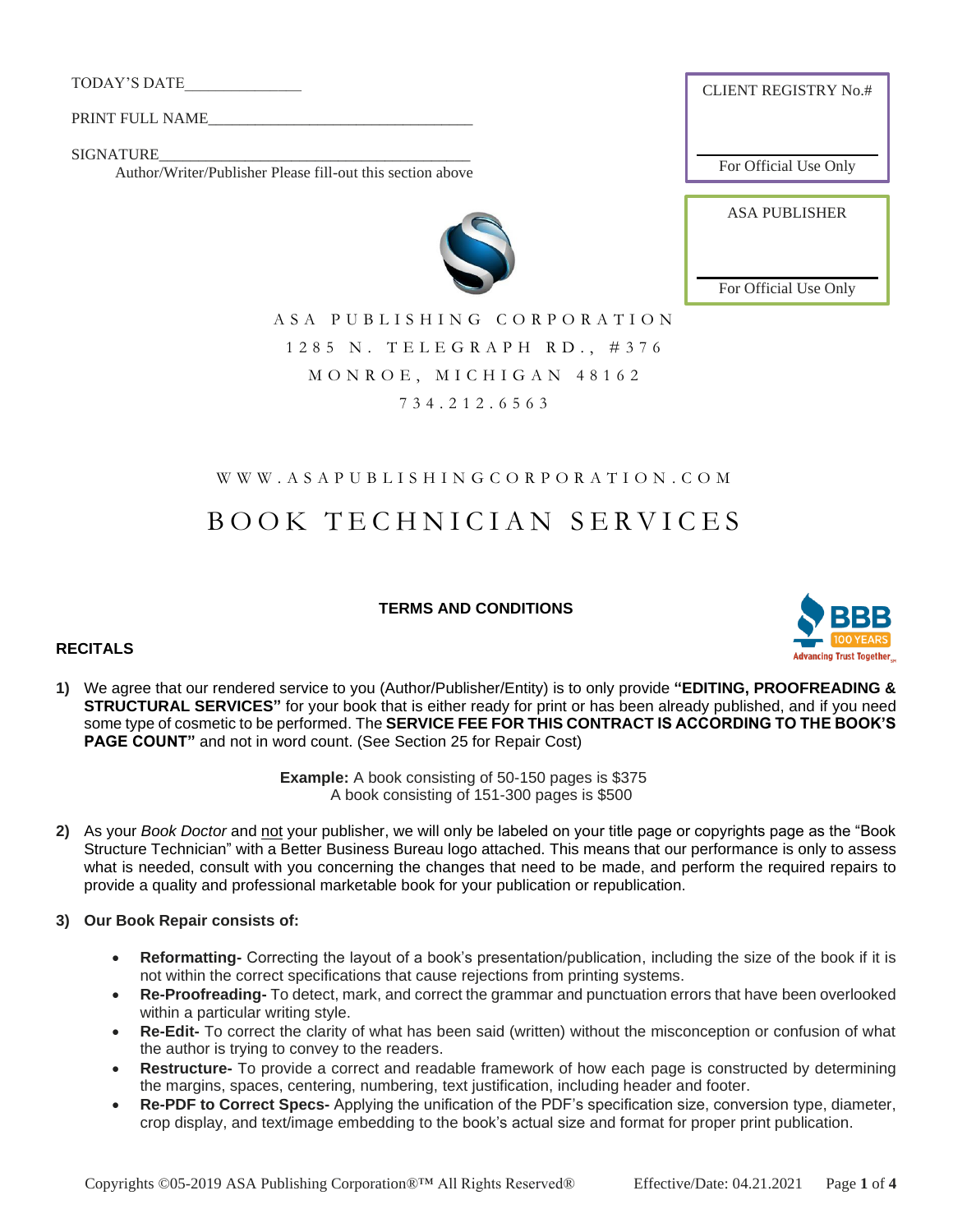- **4)** Your book must be complete and have a title page and/or copyrights page established, indicating that there was an initial publication process performed or going to be performed. This does not necessarily mean that it had to be forced into publication, but that the book is in the final stage, going into prepublication or going through post-publication. Thus, a discovery has been made by either yourself, a publishing entity, a printing establishment, or your readers to bring about the needed changes.
- **5)** You can send your book in any Word Document form via email. Please only send a copy in email or thumb-drive. If you want the thumb-drive to be returned, please have a self-address stamped envelope or box. Please note that it is easier and less time consuming to perform the Work needed if we receive your book in a Word Document form unless your book is only complete in a PDF due to its former construction.
- **6)** The following INDEMNIFICATION AND LEGAL DISCLAIMER still apply to protect both interests, which is basically stating that if there are any third party complaints of your book, we are not held liable for its contents, context, nor any graphics and that you are the sole owner of your work product (manuscript/book), including ISBN. We are only responsible for the work that we perform and any corrections that are still needed on or from our part, we will honor and respect the necessary changes as your Book Structure Technician, *Book Doctor*.

## **OUR OPEN-DOOR POLICY TO INDEMNIFICATION AND LEGAL DISCLAIMER**

**7)** An author/writer/publisher (YOU) have the total control of their own rights, obligations, responsibilities to their own Work and final decision of the editing/re-editing, proofreading/re-proofreading, formatting/reformatting, structure/restructuring, former PDF and the PDF corrections, cover design, picture grafts, added and removal text, and such alike, which provides an "Indemnification" and "Legal Disclaimer," except as stated within this combined rendered service agreement, that ASA PUBLISHING CORPORATION DISCLAIMS ANY AND ALL WARRANTIES, CONDITIONS, OR REPRESENTATIONS [EXPRESSED OR IMPLIED, ORAL OR WRITTEN], WITH RESPECT TO SERVICES, OR ANY PART THEREOF, INCLUDING ANY AND ALL IMPLIED WARRANTIES OR CONDITIONS OF TITLE, COMPATIBILITY, OR FITNESS OR SUITABILITY, PLAGIARISM OR FAN ANTIC WRITING, FOR ANY PURPOSE [WHETHER OR NOT ASA PUBLISHING CORPORATION KNOWS, HAS REASON TO KNOW, HAS BEEN ADVISED, OR IS OTHERWISE IN FACT AWARE OF ANY SUCH PURPOSE], CUSTOM OR USAGE IN THE TRADE, OR BY COURSE OF DEALING. IN ADDITION, ASA PUBLISHING CORPORATION EXPRESSLY DISCLAIMS ANY PERSON OTHER THAN AUTHOR/WRITER WITH RESPECT TO THE SERVICES OR ANY PART THEREOF. IN NO EVENT WILL ASA PUBLISHING CORPORATION BE LIABLE TO AUTHOR/WRITER/PUBLISHER OR ANY OTHER PERSON, COMPANY, ORGANIZATION, CHURCH, FOR LOST PROFITS OR REVENUES OR INCIDENTAL, CONSEQUENTIAL, SPECIAL, INDIRECT OR PUNITIVE DAMAGES.

## **RESPONSIBILITY OF ASSUMED LIABILITY TO THIRD PARTY COMPLAINTS**

- **8)** ASA Publishing Corporation only acts as a Book Structure Technician and assumes no liability for any loss, damage, injury, or claim of any kind or character to any person or property, including, but not limited to, Author/Writer/Publisher or any third party, arising from, relating to, or in connection with the submission of the Work for the Services undertaken by ASA Publishing Corporation under the agreement and the subsequent sale or distribution of the Work. YOU agree that submission of Work [including, without limitation, manuscripts/books, pictures, diskettes, travel drives, and such alike] to ASA Publishing Corporation is at Author/Writer/Publisher's own risk and agrees that ASA Publishing Corporation will have no liability related to the misplacement or loss of Work for any reason. The author/writer/publisher (YOU) are only to provide a copy of the Work being repaired and not the original content, nor context.
- **9)** If a judgment is entered against ASA Publishing Corporation confirming that the Work is an infringement or Work otherwise violates or adversely affects the rights of third parties, including invalid sponsor claims, ASA Publishing Corporation is hereby authorized, at its election, to negotiate, compromise, or settle such claim, or defend the institution of any action thereunder at Author/Writer/Publisher's expense.
- **10)** Author/Writer/Publisher agrees to defend, indemnify and hold ASA Publishing Corporation and its employees, contractors, shareholders, directors, representatives, successors, and assigns of and from all and any manner of claims, demands, suits, actions, losses, costs, liabilities, damages, settlements, awards, judgments, attorneys' fees, professional fees, costs, 'bookstore, distributor, and/or printing house return charges' and expenses arising from or relating to: "claims of third parties regarding ownership, trademark, copyright, libel, slander, plagiarism, privacy, misappropriation, and similar claims relating to Work; the sale and distribution of Work; and any misrepresentation,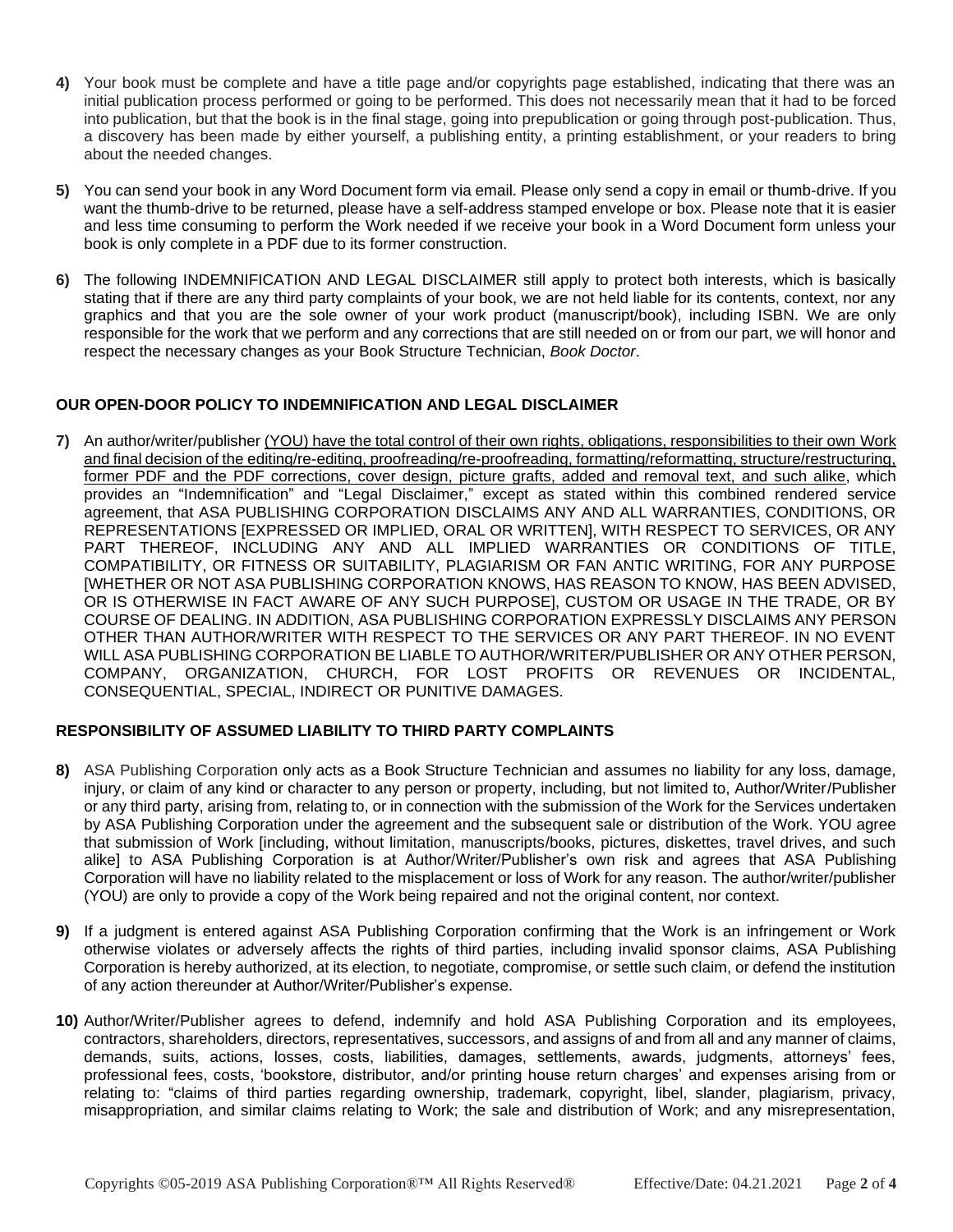breach, pre-mature contract termination, or default by Author/Writer/Publisher under this Agreement or any other agreements or understandings between the parties."

- **11)** Until ASA Publishing Corporation's claim for indemnity has been fully satisfied, ASA Publishing Corporation may, at its sole discretion, cease from providing any further services, and the Author/Writer/Publisher shall have no right to receive a refund of any monies paid by Author/Writer/Publisher to ASA Publishing Corporation.
- **12)** Therefore, Author/Writer/Publisher agrees to abide by and comply with the policies promulgated by ASA Publishing Corporation with requests or complaints from third parties regarding any and all work product produced and/or set forth with, by, and through the Author/Writer/Publisher.

## **MUTUAL AGREEMENT OF AUTHOR/WRITER/PUBLISHER**

- **13)** By mutual agreement within the services rendered by and through ASA Publishing Corporation, the author/writer/publisher (YOU) is stating that the author fully comprehends with the Terms and Conditions set forth by complying and adhering to this agreement that is deemed necessary to complete the book repair of YOUR book with the rendered service agreement that the Author/Writer/Publisher had chosen.
- **14)** By filling out this RENDERED SERVICE CONTRACT, you are stating that you have read and understood our Terms and Conditions, and that you accept the services rendered by and through ASA Publishing Corporation which is a legal binding contractual agreement between ASA Publishing Corporation and the Author/Writer/Publisher (YOU).

## **TERMINATION OF CONTRACT**

- **15)** Any breach of contract, default, fraudulent acts such as creating a false light to the public (an altered truth), invasion of rights and privacy, defamation/libel and slander campaign with or against another author/writer, including against the publishing house and such alike, shipping goods under the name of ASA Publishing Corporation without authorization, or failure to cooperate by the Author/Writer/Publisher (YOU) to the Requirements and the Terms of Conditions are grounds for immediate termination of the rendered service contract, including but not limited to the boundary and scope of discovery with the entire contractual agreement; warranting valid substantial legal issues along with the burden of proof, depending upon the nature of the criteria. Any issues that need addressing should be professionally and properly resolved in-house or in a court of law.
- **16)** Public negative campaigns of any type of media from author/writer/publisher (YOU) while YOUR rendered service is still active is considered sabotage and is an immediate termination due to the nature of it that causes business interference among peers and within the publishing house itself.

## **MAILING AND CONTACT INFORMATION**

- **17) Office:** ASA Publishing Corporation, 1285 N. Telegraph Rd., #376, Monroe, Michigan 48162, USA.
- **18) Contact:** ph. 734.212.6563
- **19) Outsource days of operation: Open**-Monday through Friday. **Closed**-Saturday and Sunday
- **20) Outsource hours of operation**: 10am to 6pm.
- **21) Contact email:** asapublishingcorporation@gmail.com

## **22) AUTHOR/WRITER/PUBLISHER INFORMATION**

| PUBLISHER OF BOOK           |  |
|-----------------------------|--|
| ORIGINAL AUTHOR FULL NAME   |  |
| AUTHORIZED PERSON OR ENTITY |  |
| <b>ADDRESS</b>              |  |
| CITY/STATE/ZIP              |  |
| PROVINCE/COUNTRY            |  |
| <b>CONTACT NUMBER</b>       |  |
| <b>EMAIL</b>                |  |

## **23) FRAUD/PLAGIARISM PREVENTION AND TAX PURPOSES**